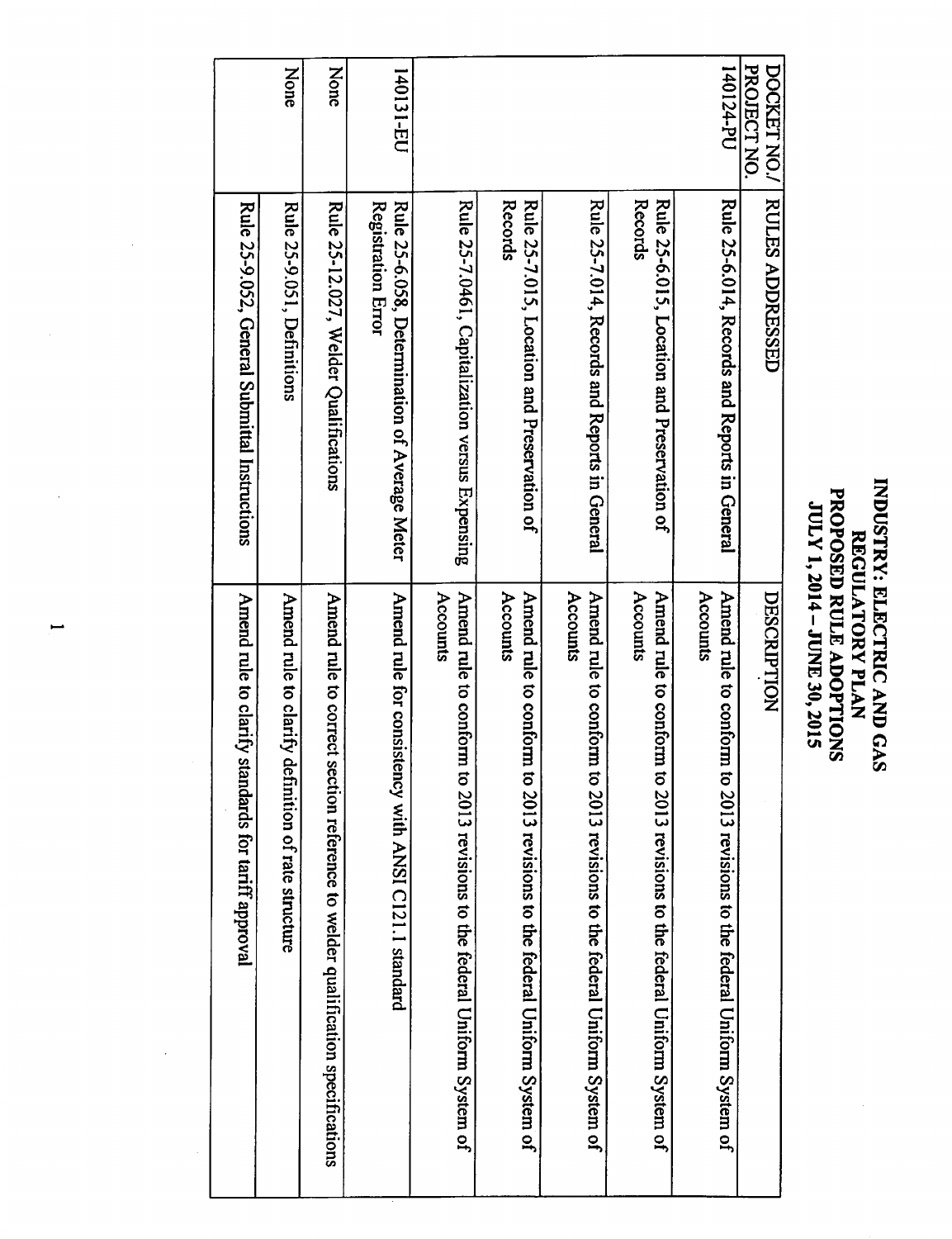## INDUSTRY: GENERIC REGULATORY PLAN PROPOSED RULE ADOPTIONS JULY 1,2014 - JUNE 30,2015

| e-filing requirements                                                                     | Rule 25-22.028, Filing, Number of Copies   Amerad rule to incorporate                               | <b>R-13-003</b> |
|-------------------------------------------------------------------------------------------|-----------------------------------------------------------------------------------------------------|-----------------|
| thresholds<br>Amend rule to conform with current Category One and Category Two purchasing | Annual Adjustments<br>Amounts and Procedures for Automatic<br>Rule 25-25.0061, Purchasing Threshold | None            |
| DESCRIPTION                                                                               | DOCKET NO.   RULES ADDRESSED                                                                        | PROJECT NO.     |

 $\frac{1}{2}$ 

 $\hat{\mathcal{A}}$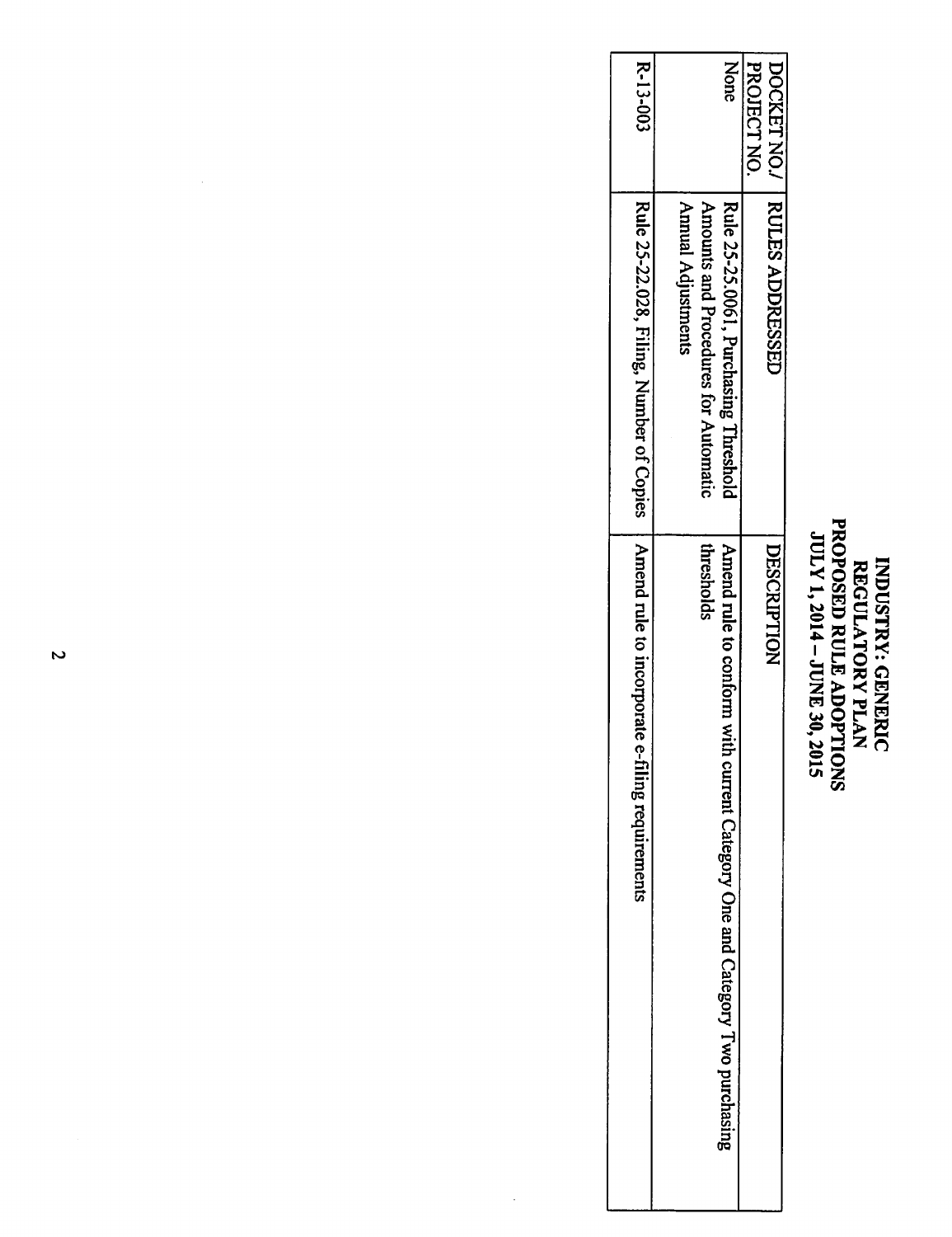## INDUSTRY: TELECOMMUNICATIONS REGULATORY PLAN PROPOSED RULE ADOPTIONS JULY 1,2014 - JUNE 30,2015

| R-14-004<br>Rule 25-24.514, Cancellation of a Certificate<br>Rule 25-24.505, Scope |                         |                         | Rule 25-24.560, Terms and Definitions | $R - 14 - 003$<br>Rule 25-24.555, Scope and Waiver | R-14-002<br>Rule 25-4.003, Definitions                                                                           | $R - 14 - 001$<br>Rule 25-4.002, Application and Scope | Service by Company<br>Rule 25-4.113, Refusal or Discontinuance of                                           |                                                                                                                                                                                                                                                                                                                                 | R-11-012<br>Rule 25-4.0665, Lifeline Service | PROJECT NO.<br><b>DOCKET NO./</b><br><b>RULES ADDRESSED</b> |  |
|------------------------------------------------------------------------------------|-------------------------|-------------------------|---------------------------------------|----------------------------------------------------|------------------------------------------------------------------------------------------------------------------|--------------------------------------------------------|-------------------------------------------------------------------------------------------------------------|---------------------------------------------------------------------------------------------------------------------------------------------------------------------------------------------------------------------------------------------------------------------------------------------------------------------------------|----------------------------------------------|-------------------------------------------------------------|--|
|                                                                                    | Repeal rule as obsolete | Repeal rule as obsolete | Repeal rule as obsolete               | Repeal rule as obsolete                            | consistency with other rules<br>Amend rule to eliminate<br>unnecessary definitions and to update definitions for | Repeal rule as obsolete                                | Repeal rule as obsolete<br>Rulemaking on hold pen<br>ding federal reconsideration order on lifeline service | rules. Rulemaking on hold pending federal reconsideration order on lifeline service<br>fees are paid; and to clari<br>discontinuing a customer's lifeline local service if applicable charges, taxes, and<br>ify carrier responsibilities to conform to new federal lifeline<br>quarterly reporting; to prohibit a company from | Amend rule to eliminate                      | DESCRIPTION                                                 |  |

 $\tilde{\mathbf{v}}$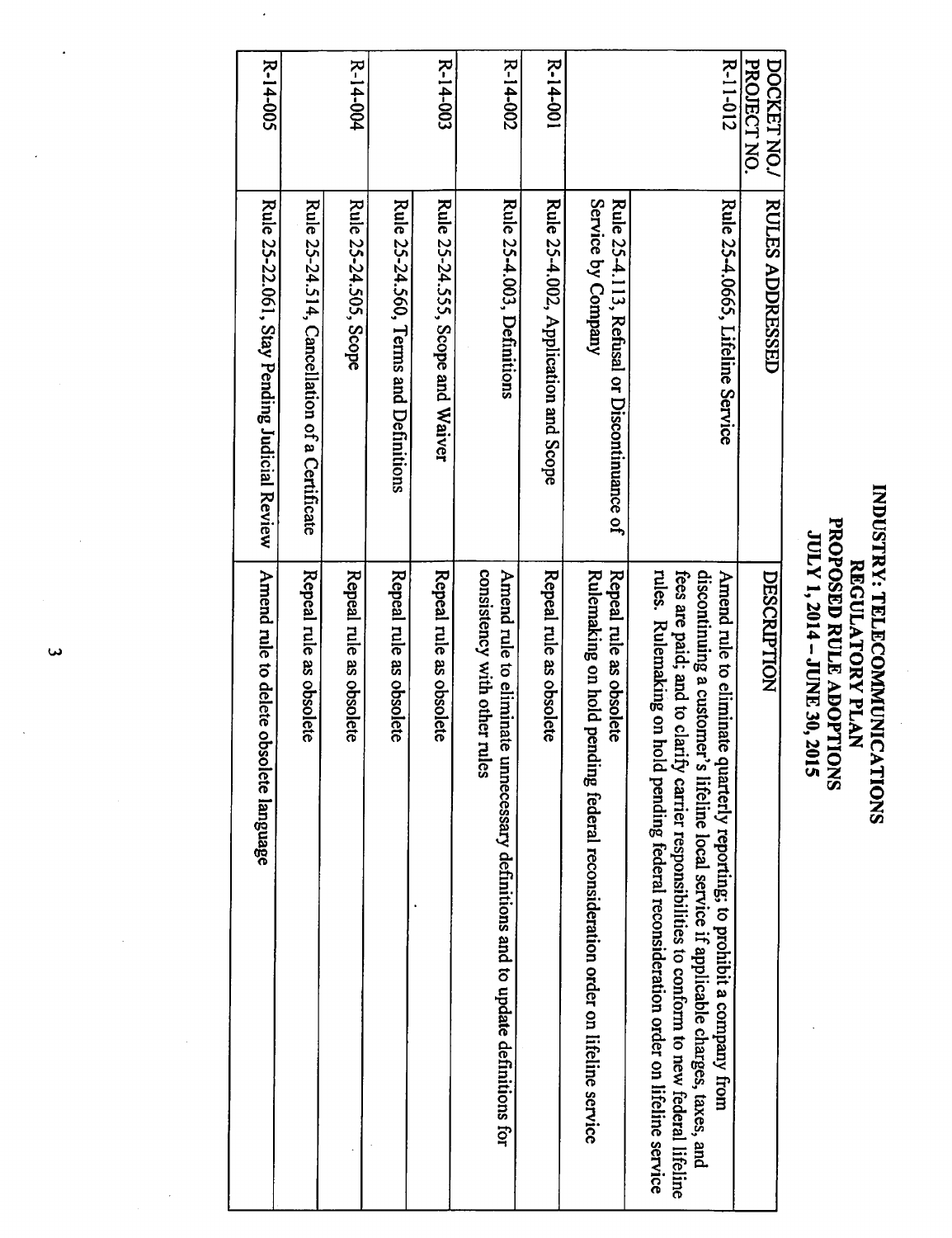| language; and to add reference to forms to<br>Amend rule to update and clarify application requirements; to delete obsolete and unnecessary<br>be made available by Dept. of State hyperlink                                                                                                                                                                                                                                                                                                    | for Grandfather Certificate<br>Rule 25-30.035, Application                                                                    |                            |
|-------------------------------------------------------------------------------------------------------------------------------------------------------------------------------------------------------------------------------------------------------------------------------------------------------------------------------------------------------------------------------------------------------------------------------------------------------------------------------------------------|-------------------------------------------------------------------------------------------------------------------------------|----------------------------|
| and to add reference to forms to be made available by Dept. of State hyperlink<br>current land use designation and any known land use restrictions for the proposed service territory;<br>requirements for demonstrating need for service in the proposed area; to require identification of<br>Amend rule to update and clarify application requirements; to delete obsolete and unnecessary<br>language; to require identification of proposed territory not currently served; to specify the | for Certificate of<br>Rule 25-30.034, Application<br>for Services<br>Authorization for Existing<br>Utility Currently Charging |                            |
| reference to forms to be made available by<br>media tariff draft; to delete obsolete and unnecessary language and requirements; and to add<br>Amend rule to update and clarify applicati<br>ion requirements; to update by requiring filing of electronic<br>Dept. of State hyperlink                                                                                                                                                                                                           | for Original Certificate of<br>Rates and Charges<br>Authorization and Initial<br>Rule 25-30.033, Application                  |                            |
| to delete requirement of filing six additional copies of applications<br>Amend rule to delete unnecessary language; to update combined application language for clarity; and                                                                                                                                                                                                                                                                                                                    | Applications<br>Rule 25-30.032,                                                                                               |                            |
| requirements; to amend to require noticing<br>noticing if the application results in a rate<br>Amend rule to update language for clarity<br>change<br>of property owners; and to require a customer meeting and<br>to delete obsolete and unnecessary language and                                                                                                                                                                                                                              | Application<br><b>Rule 25-30.030, Notic</b>                                                                                   |                            |
| legal description previously included in notice rule and to allow reference to local streets<br>Adopt rule to identify types of applications requiring a legal description; to describe requirements for                                                                                                                                                                                                                                                                                        | Description of Service Area<br>Rule 25-30.029, Legal                                                                          | R-10-005                   |
| DESCRIPTION                                                                                                                                                                                                                                                                                                                                                                                                                                                                                     | <b>RULES ADDRESSED</b>                                                                                                        | PROJECT NO.<br>DOCKET NO./ |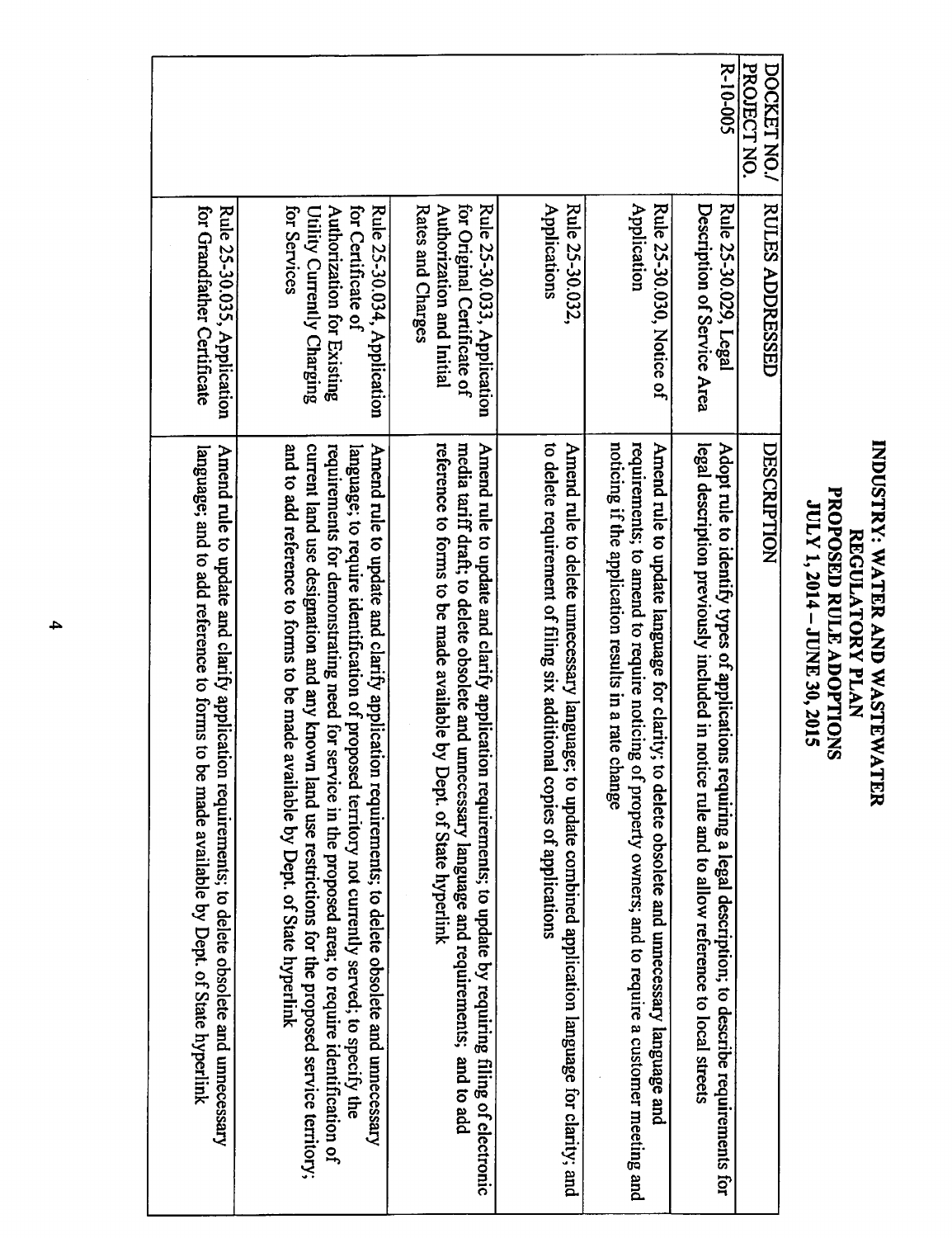## INDUSTRY: WATER AND WASTEWATER REGULATORY PLAN PROPOSED RULE ADOPTIONS JULY 1,2014 - **ここて** 30,2015

| I40093-WS                                                                                                                                                                                                                                              |
|--------------------------------------------------------------------------------------------------------------------------------------------------------------------------------------------------------------------------------------------------------|
| <b>Rule 25-30.456, Staff</b><br>Rule 25-30.455, Staff<br>Assistance in Rate Cases                                                                                                                                                                      |
| alternative rate setting<br>case<br>Amend rule to adjust the gross annual revenue level for eligibility to qualify for staff assistance in<br>Amend rule to adjust the gross annual revenue level for eligibility to qualify for a staff-assisted rate |